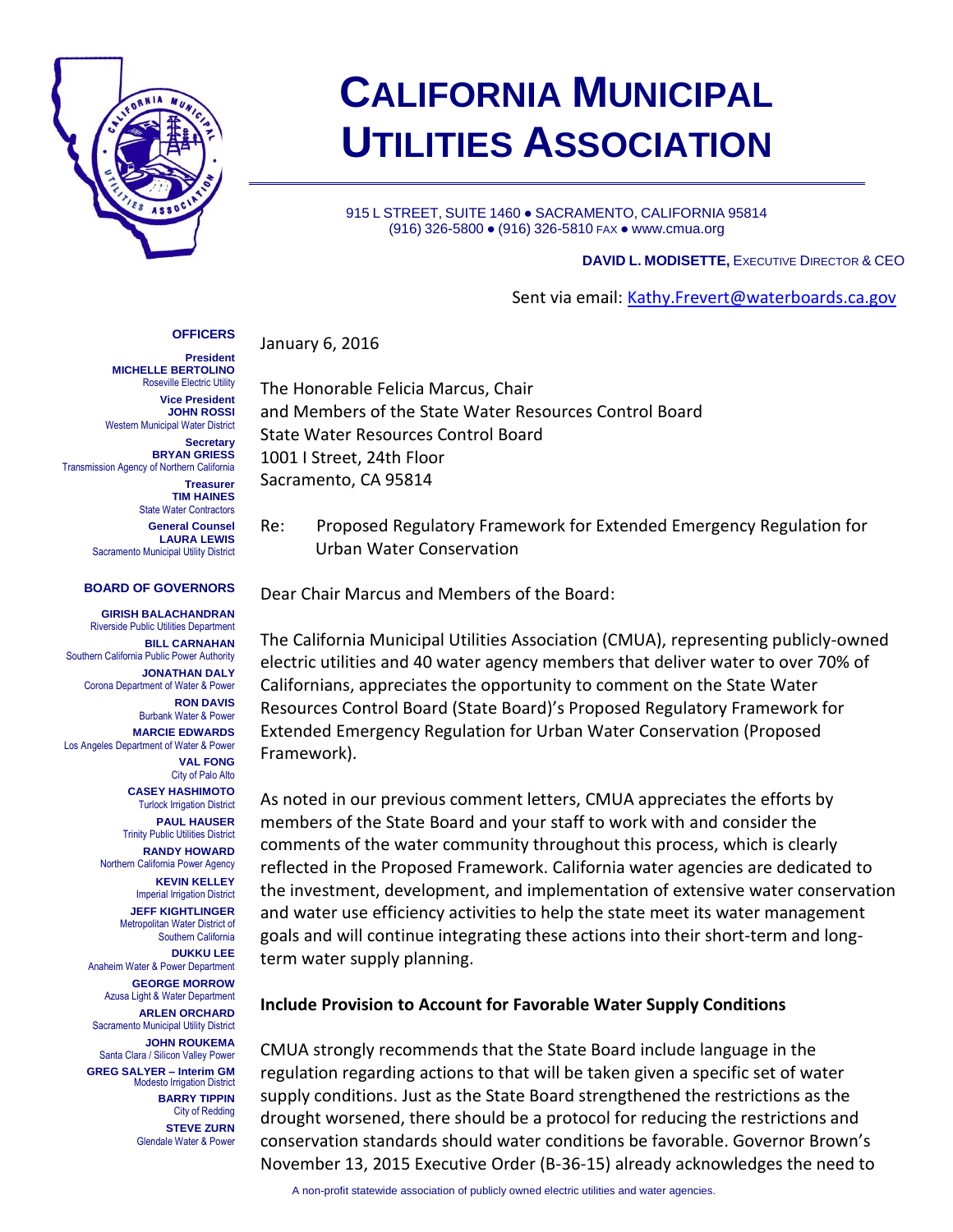State Water Resources Control Board Emergency Regulation Proposed Regulatory Framework CMUA Comments Page 2

assess California's water supply situation at the end of January and with predictions for a strong El Niño, it is timely to have another assessment in April at the conclusion of the official water year. CMUA recommends that the State Board include the following criteria in the extended emergency regulation:

If on April 1, 2016, the:

- CDEC Measurement of Snow Water Content is at or above normal;
- DWR Run-off projections are at or above normal;
- Storage levels in SWP Reservoirs are at or above seasonal normal; and
- Based upon the above parameters, DWR SWP Table "A" deliveries are at a long term average of 2.25 MAF (DWR will have all the water supply data needed to make the final contract allocations for the coming water year)

Then the State Board:

- Reduces the mandatory 25% state wide conservation order to 10% effective May 1, 2016; and
- Maintains statewide mandatory water waste restrictions (adopted July 15, 2014).

*Note:* This scenario assumes regional and/or local mandatory conservation levels would be sustained by the appropriate agency(ies) at necessary levels based upon regional or local supply conditions.

If DWR, based upon available water supply data, establishes SWP Table A deliveries equal to or greater than 3.0 MAF, then the State Board should (1) lift the mandatory 25% state wide conservation order effective May 1, 2016; (2) maintain statewide mandatory water waste restrictions (adopted July 15, 2014); and (3) resume the Governor's voluntary call for conservation without a specific percentage. CMUA also recommends that during this water supply assessment the State Board review water conditions on a regional basis and carefully consider how that may affect the necessity of extending a *statewide* drought Emergency Regulation.

Establishing such criteria would ensure the integrity of the regulation as it develops a process for the rule to be continued based on actual regional and statewide needs. In addition, it would help water suppliers maintain credibility when communicating conservation messages with their customers, particularly if 2016 is an above-average year for precipitation and snowpack.

## **Refine Proposed Adjustments without Redirecting Impacts**

The State Board's proposed adjustments for climate, growth, and drought resilient water supplies align closely with the California Water Action Plan, which focuses not only on conservation but also increasing regional self-reliance and integrated water management throughout the state. CMUA appreciates the Board's recognition of these factors including water suppliers' significant investments but asks that additional consideration be given to the drought resilient supply adjustment to include those made before 2013. This further acknowledgement and adjustment would encourage future investments and also would be consistent with the California Water Action Plan. As these and other modifications are considered, CMUA strongly urges the Board to ensure any changes that are ultimately implemented do not redirect impacts on other suppliers' conservation standards.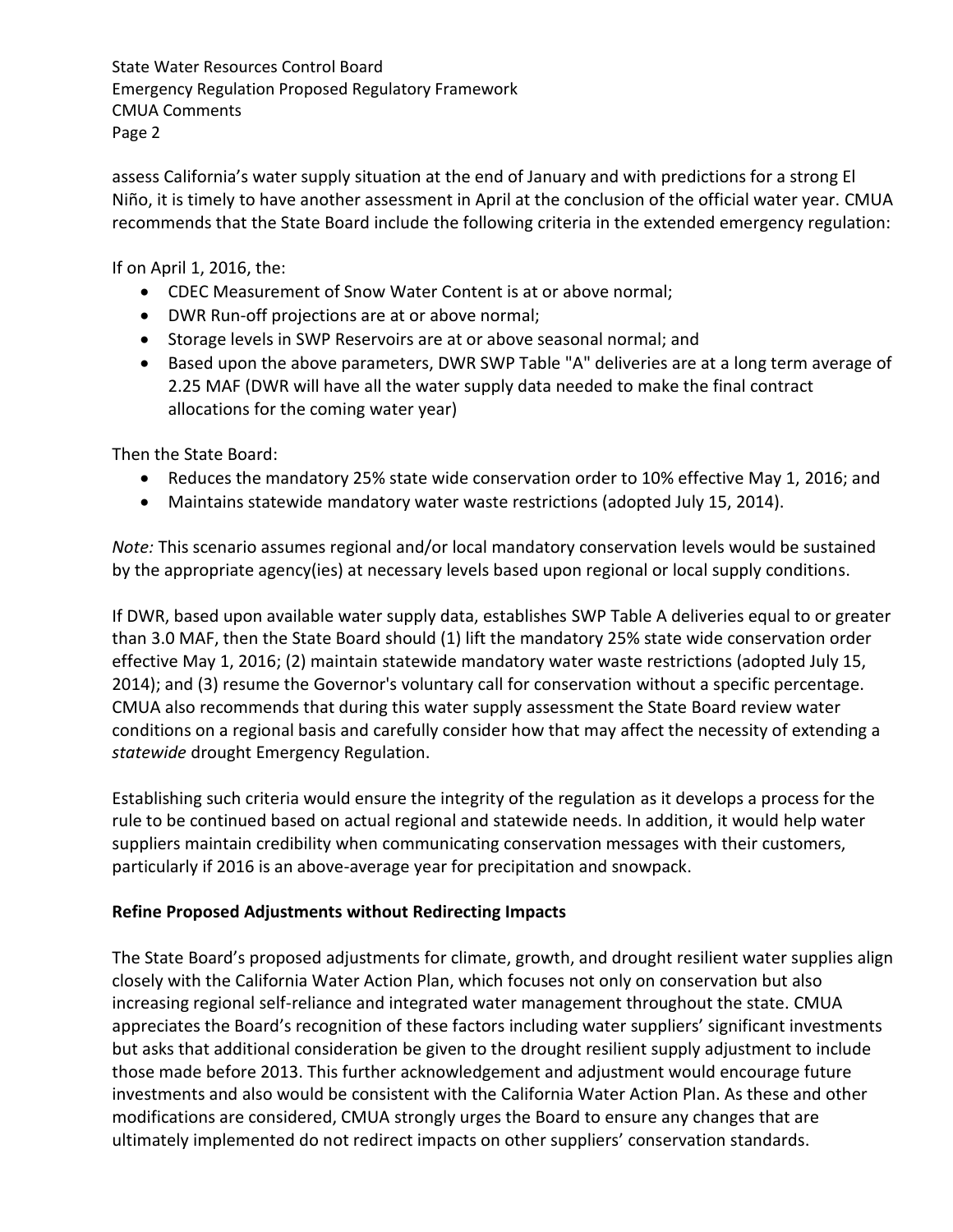State Water Resources Control Board Emergency Regulation Proposed Regulatory Framework CMUA Comments Page 3

In addition to any adjustments, CMUA recommends that the Board reconsider the inclusion of the regional compliance approach in the extended emergency regulation. Allowing regional compliance may encourage creative regional solutions for water conservation. Such an approach would not undermine individual accountability and in fact would encourage all participating suppliers to work diligently toward improving their agency's conservation efforts. The state has long encouraged local solutions to meet requirements and this should not be an exception. In fact, the State Board allows each supplier to decide how to best meet the requirements for their community and if the goal is met through leveraging regional resources, the State Board should support that alternative.

## **Do Not Include Cap on Adjustments**

With the diversity in conditions, supplies, and preparation for drought, there should be no cap on adjustments to a water supplier's conservation standard. While the proposed modifications and the other adjustments proposed by stakeholders may result in a small percentage reduction in statewide water savings, because the current requirement for a 25 percent decrease in water demand has no technical basis, limiting adjustments in conservation standards relative to this goal is not technically sound. The Governor's Executive Order B-36-15 allows for developing a more comprehensive water conservation approach, which should ultimately be based on the need to secure a reliable and sustainable water supply moving forward.

Further, each region should be allowed to operate based upon natural local conditions and imported water agreements. If an agency chooses to develop 10 percent of their supply from a desalination operation, then this sustainable supply should receive a one-to-one adjustment from their total demand. *Continued conservation should be focused on non-sustainable or highly variable supplies*. If local suppliers have planned and invested in sustainable water supplies the State Board should not step in to control a locally managed solution.

## **Retain Existing Commercial Agricultural Exemption**

The State Board is proposing to modify the existing exemption that allows water supplied for commercial agricultural use to be excluded from total potable production. We are concerned about further modifications in the absence of data submitted to the state indicating abuse of the current exemption. In addition, the State Board states that modifying the commercial agriculture exclusion as proposed could result in only a slight increase of conserved water. The consequences of adding new requirements and additional reporting outweigh any benefits and as a result, CMUA recommends retaining the existing commercial agricultural exemption.

# **Carefully Consider Financial Impacts**

In CMUA's last comment letter, we outlined significant financial impacts and unintended consequences of extreme conservation over a significant period of time, including results from an ACWA-CMUA survey that indicated more than \$500 million of additional costs and lost revenue for the 73 respondents over just the 270-day period (June 2015-Feb 2016) of the emergency regulation. As we noted, these impacts include revenue stability and affordability issues, demand hardening (i.e.,